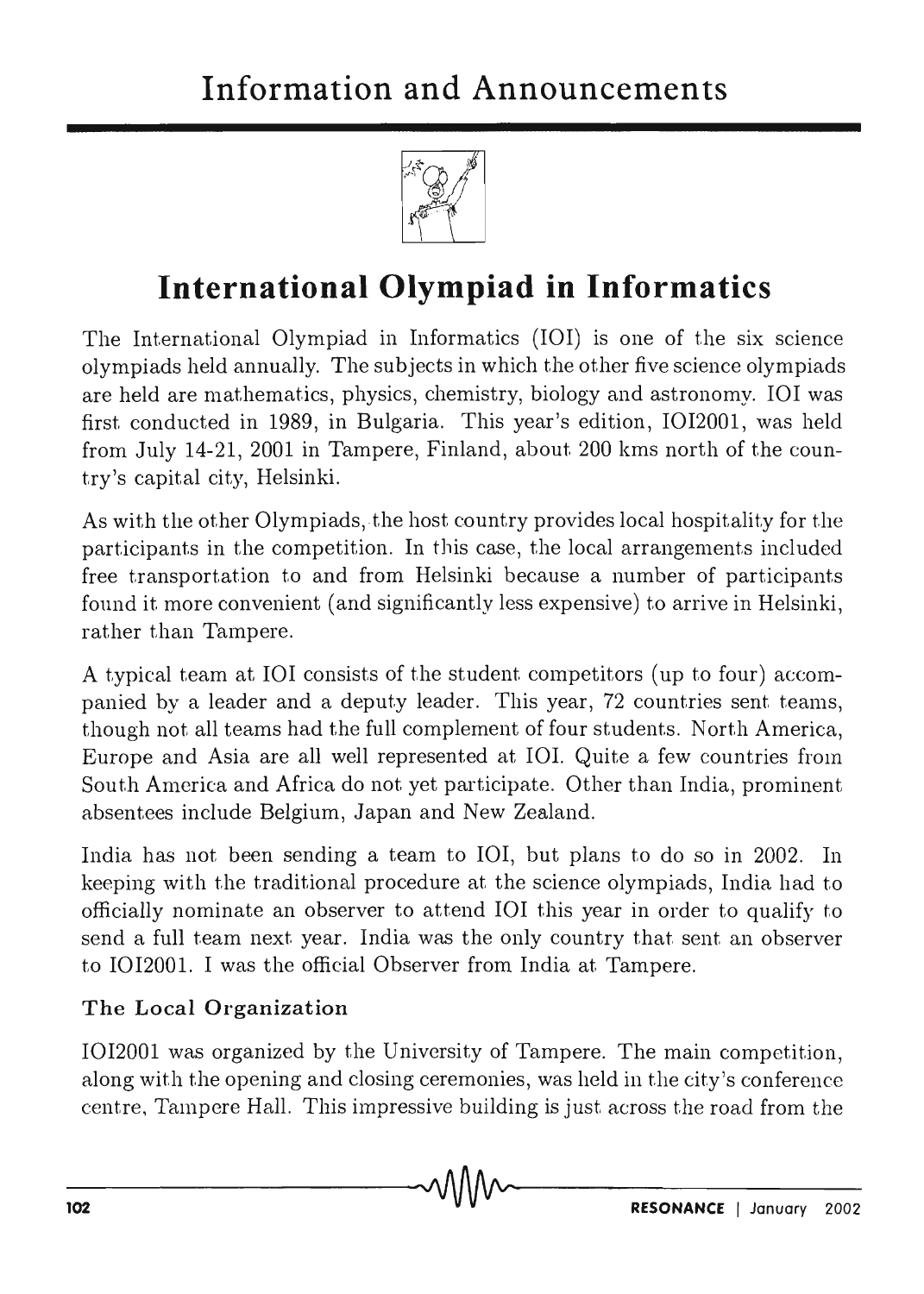main campus of the University of Tampere. The students and accompanying adults were housed in (separate) hotels within a few hundred metres of Tampere Hall. Meals were organized in a dining hall within the University. The proximity of the conference venue to the accommodation for the guests luade it possible to travel back and forth on foot with minimum delays, resulting in a considerable saving in time and effort (in terms of avoiding coordinating the movement of large groups of people by bus).

One feature of organizing  $IOI$  - in contrast to, say the Mathematics Olympiad - is that the venue for the competition has to be equipped with vast computer infrastructure. In the case of 1012001, a huge room within Tampere Hall was equipped with about 300 new computers, networked together, for the students to use for the competition. In addition, about 75 computers, one per country, were made available in another hall for the team leaders and deputy leaders to use for translation, checking the evaluation etc. (At the end of 1012001, these computers were donated to the public school system in Tampere.)

# The Academic Programme

The format of 101 has been evolving and is now quite similar to, say, the International Mathematics Olympiad. The host country invites competition questions from all over the world. These questions are then shortlisted by a local committee. There are two days of competition and the problems for each day are chosen from the shortlist by the host country and presented for approval the night before each competition day to the General Assembly, consisting of all team leaders. Once the questions are approved, the team leaders from non-English speaking countries are allowed to translate the questions into their native language.

In fact, 1012001 was the first 101 where questions for the competition were contributed from outside the host country. In addition, the organizers have recently formed an International Scientific Committee (lSC) consisting of 3- 4 elected members together with some de facto members from past, present and future IOI local organizing committees to assist in the problem shortlisting process. This year, for the first time, the lSC reviewed the questions shortlisted by the host country and checked them for ambiguity, level of difficulty, etc. This screening resulted, 1 believe, in significantly shorter General Assembly meetings for approving the final competition questions because many of the rough edges had already been taken off the questions by the ISC.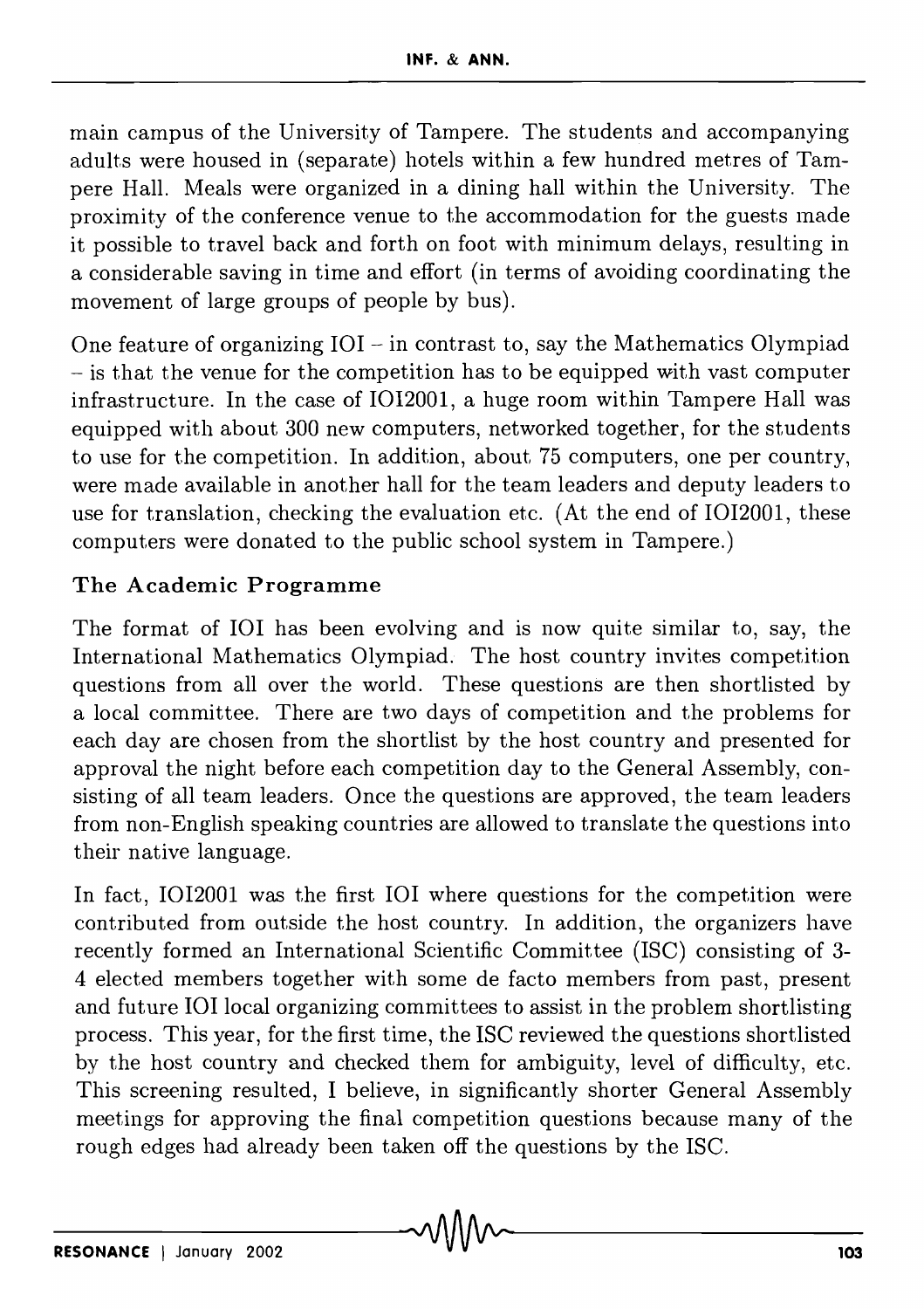As in other Olympiads, each competitor participates as an individual. Each day of competition consists of three 'tasks' to be completed over a period of five hours. The tasks are algorithmic in nature and involve some non--trivial use of techniques from the design and analysis of algorithms and data structures. This year's questions were universally acknowledged to be harder than in any previous 101, and in my opinion they were difficult even for computer science undergraduates, let alone high-school students.

Two of the problems from this year's competition, are given at the end of this article: the problems have been edited to make them more concise. Interested students are invited to send in their solutions to the author.

The competitors have to generate working programs for each of the tasks in the competition in order to get credit. The programs are evaluated automatically using carefully chosen test data  $-$  it is important to note that the source code is not evaluated at all for style, conciseness etc. Moreover, if the program does not work, the solution gets zero credit  $-$  there is no way of assigning partial credit for non-working code. Thus, not only do the competitors have to be trained in the underlying theory of algorithms, they must also be capable of generating working code under severe time constraints.

Each task is accompanied by limits on the amount of memory and the time available to the competitor's solution. The test data is designed in such a way that it distinguishes optimal solutions from non-optimal ones. By choosing suitable values for the test data, the organizers ensure that inefficient solutions will overrun either the space or the time limit. Typically, each problem is evaluated using 20 or 25 test inputs. Each test passed by the program thus gives it 4-5 points out of a maximum possible 100.

One negative feature of this evaluation system is that a correct program that fails to meet the time/space requirements is given the same marks (zero) as a program that is incorrect. There is a suggestion to give 'degraded' but nonzero marks for correct solutions that fail to meet the time/space bounds. One constraint is that the entire evaluation system is automated and in order to process and tabulate the results in a reasonable amount of time, some cutoffs have to be imposed on the running time of submitted solutions.

The programming languages available to the competitors are Pascal, C and *C*++. This year, students had a choice of working either under Microsoft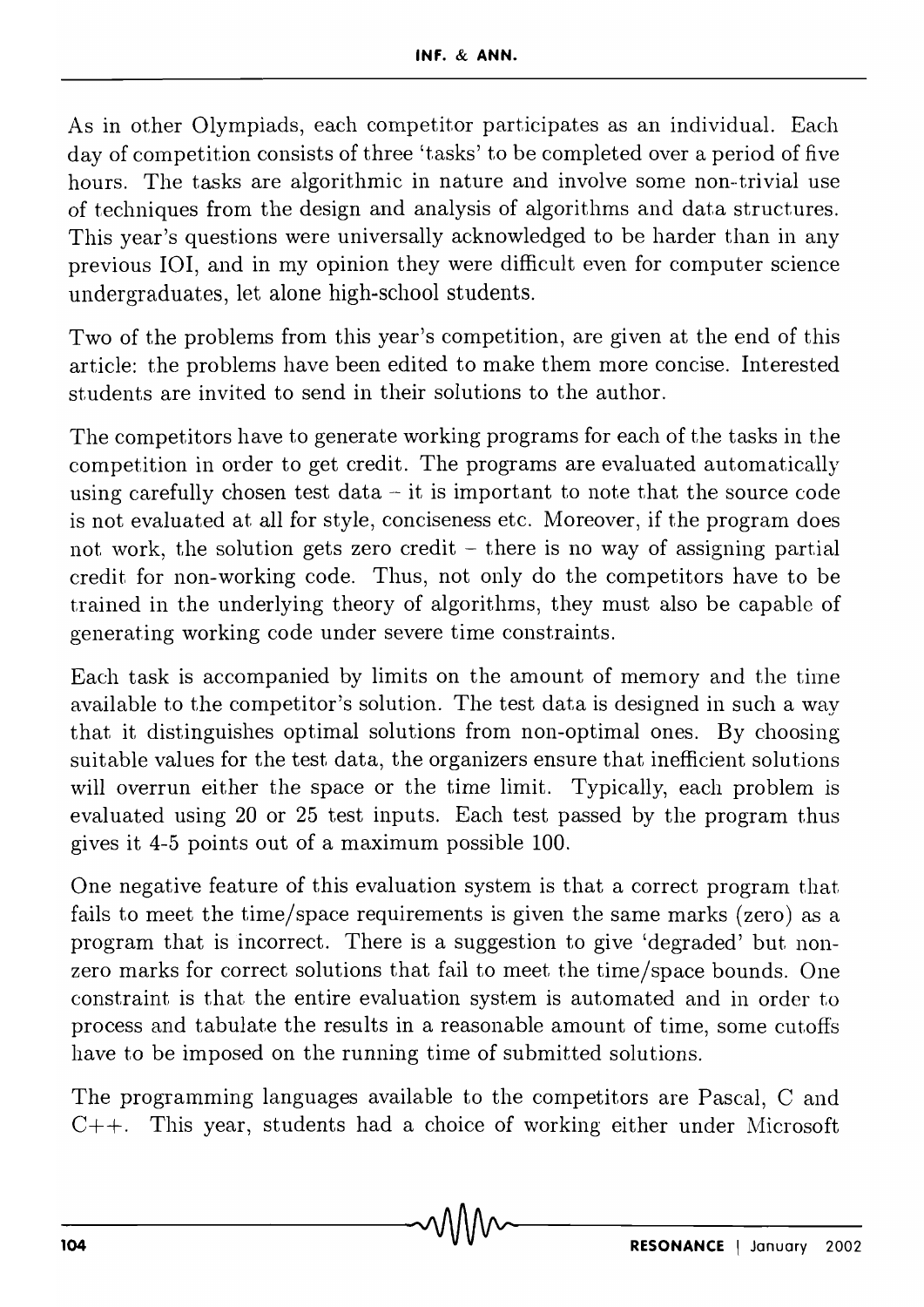Windows or Linux. The actual testing and evaluation were done under Linux. Students submitted their programs as source code via a web interface to the evaluation server, which compiled the programs and ran them on the test inputs.

Till last year, the operating system used for the competition was Microsoft DOS, which has severe limitations on the memory usage of programs (among other shortcomings). By switching to a more modern operating environment, the organizers were able to set questions that were more challenging in terms of the time and space requirements that had to be satisfied to get a fully correct solution.

However, as I noted earlier, there was a feeling that this year's questions were, perhaps, too hard. This was reflected in the scores - while there were 2 or 3 perfect scores at 1012000 in Beijing, this year, the highest score was 585 on 600, and the second and third positions were around 525 and 485 with a further sharp fall in scores through the gold medal list. Interestingly, but not surprisingly, the top scorer Reid Barton of USA, had just won a Gold medal scoring 42/42 at the IMO held a week earlier.

Another important factor is that most of the team leaders at 1012001 were not well-versed in algorithms and data structures. As far as I could tell, the basic interest of almost all the team leaders was computer pedagogy ('how to introduce computers and programming in a school curriculum'). Given that the questions at IOI2001 went well beyond the abilities of the team leaders, it is not surprising that the students performed rather badly!

# 101 in 2002

The next IOI will be held in South Korea, in August, 2002. It will mark the first time that India competes in IOI. A national level steering committee has been constituted and a first-round nationwide screening test to select the team is planned for February, 2002. Selecting and training the team is a major challenge, but I am confident that India will field a competitive team in Korea

> *Madhavan Mukund, Chennai Mathematical Institute Chennai, India. E-mail:madhavan@cmi.ac.in*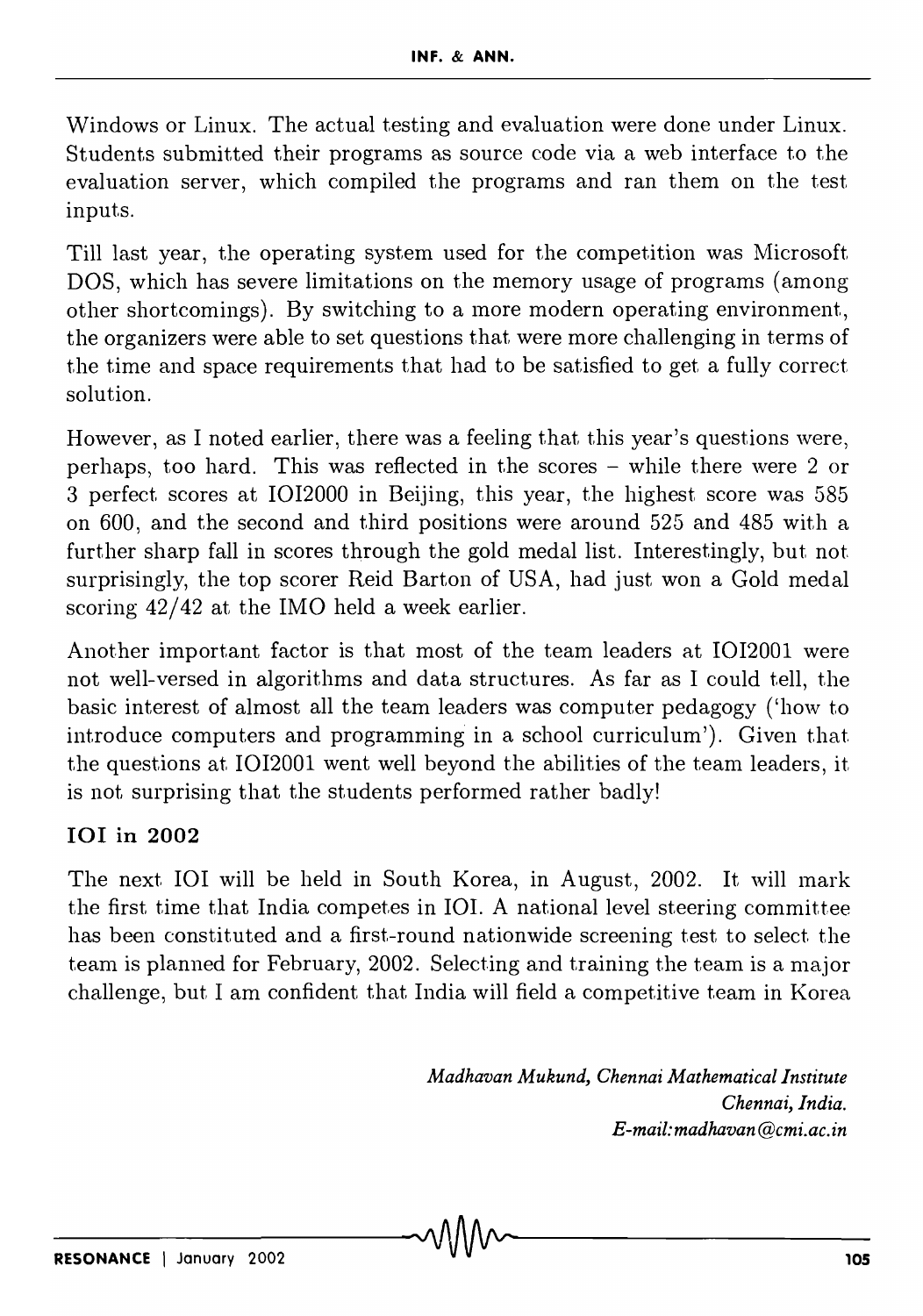#### Problem TwoFive

Consider the set of permutations of the 25 letters 'A'-'Y'. We say that a permutation is *legal* if the following holds:

• Write out the word as a  $5 \times 5$  table, filling the rows first; for example, the permutation ADJPTBEKQUCGLRVFINSWHMOXY is written as

| A | D            | J. | P  | Т |
|---|--------------|----|----|---|
| в | Ε            | Κ  | Q  | U |
| С | G            | L  | R. | v |
| F | $\mathbf{I}$ | N  | S  | w |
| H | М            | О  | X  | Y |
|   |              |    |    |   |

• The permutation is legal if the letters are in ascending order in each row as well as in each column.

For instance, ADJPTBEKQUCGLRVFINSWHMOXY is legal, in contrast to ADJPTBEGQUCKLRVFINSWHMOXY, where the order is violated in both the second and third column.

Order the set of legal permutations lexicographically. The first legal permutation is ABCDEFGHIJKLMNOPQRSTUVWXY, the second is ABCDEFGHIJKLMN OPQRSUTVWXY, ('U' and 'T' interchanged), and so on.

Write a program that determines the lexicographic rank of an arbitrary legal permutation, and also the permutation corresponding to a given lexicographic rank. *Fact:* There are no more than  $2^{31}$  legal permutations.

Test data: Each input file consists of two lines. The first line contains a string with one character: a 'W' or an 'N'.

If the first line contains a 'W', then the second line contains a legal permutation (presented as a string of 25 characters). The output should be the lexicographic rank of this permutation.

If the first line contains an 'N', then the second line contains the lexicographic rank of a legal permutation. The output should then be the actual permutation corresponding to this rank.

Time and space constraints: The time limit for each test is 0.02 ms and the memory limit for the program is 32 MB.